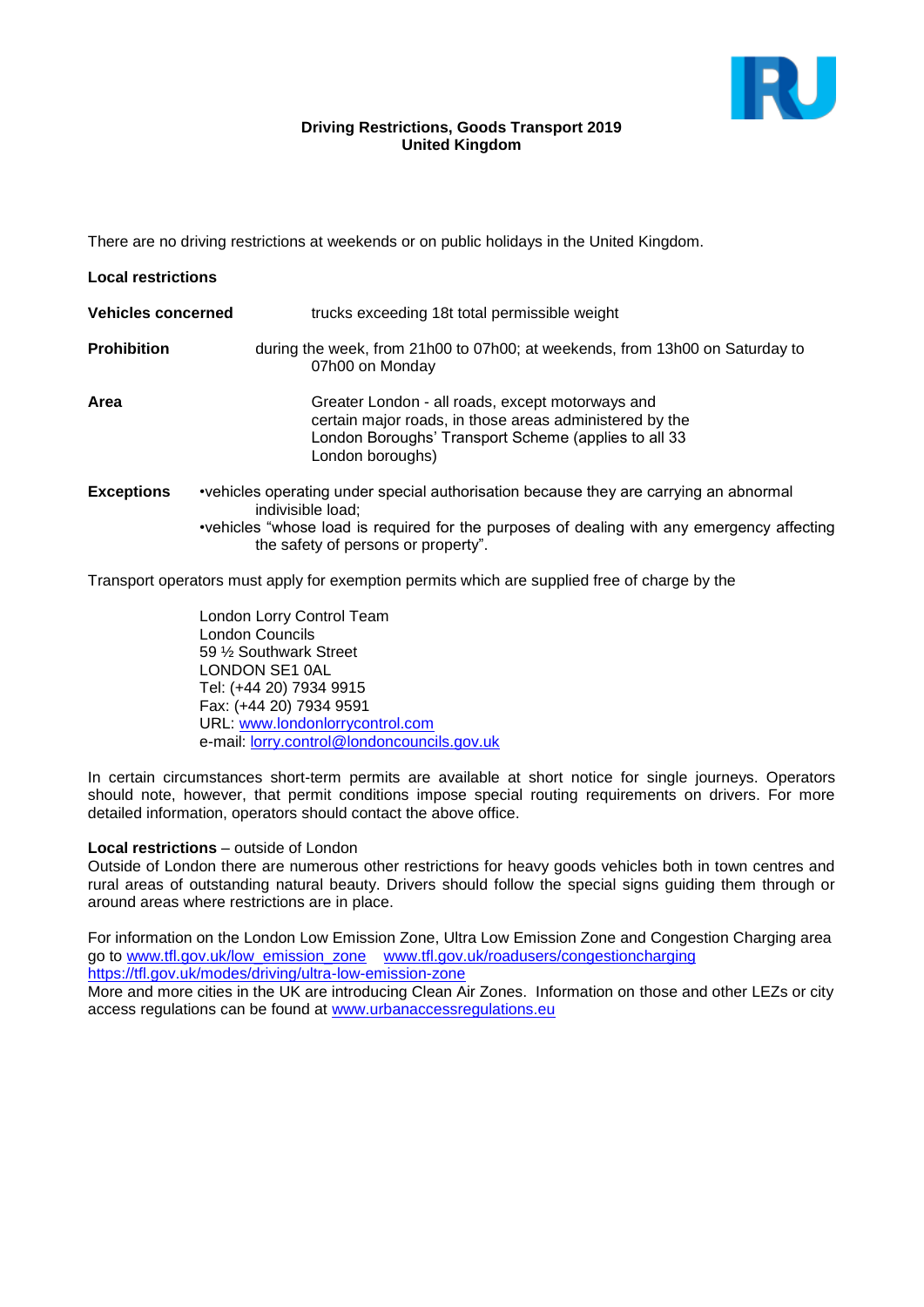**Public holidays 2018** 1 January 1 New Year's Day

 2 January New Year holiday (Scotland) 18 March St Patrick's Day (N. Ireland)<br>19 April Good Friday Good Friday 22 April Easter Monday 6 May May Day holiday 27 May Spring bank holiday 12 July Bank holiday (N. Ireland) 5 August Bank holiday (Scotland) 26 August Summer bank holiday 2 December St Andrew's Day (Scotland) 25 December Christmas Day 26 December Boxing Day

**Sources:** RHA, December 2018

# **Driving Restrictions, Goods Transport 2018 United Kingdom**

There are no driving restrictions at weekends or on public holidays in the United Kingdom.

| <b>Local restrictions</b> |                                                                                                                                                                                                                                               |
|---------------------------|-----------------------------------------------------------------------------------------------------------------------------------------------------------------------------------------------------------------------------------------------|
| <b>Vehicles concerned</b> | trucks exceeding 18t total permissible weight                                                                                                                                                                                                 |
| <b>Prohibition</b>        | during the week, from 21h00 to 07h00;<br>at weekends, from 13h00 on Saturday to 07h00 on Monday                                                                                                                                               |
| <b>Area</b>               | Greater London - all roads, except motorways and certain major roads, in<br>those areas administered by the London Boroughs' Transport Scheme<br>(applies to all 33 London boroughs)                                                          |
| <b>Exceptions</b>         | vehicles operating under special authorisation because they are<br>carrying an abnormal indivisible load;<br>vehicles "whose load is required for the purposes of dealing with any<br>emergency affecting the safety of persons or property". |
|                           | Transport operators must apply for exemption permits which are supplied free of charge by the                                                                                                                                                 |

I ransport operators must apply for exemption permits which are supplied free of charge by the [London Lorry Control Team](http://www.londonlorrycontrol.com/).

> London Councils 59 ½ Southwark Street LONDON SE1 0AL Tel: (+44 20) 7934 9915 Fax: (+44 20) 7934 9591 URL: [www.londonlorrycontrol.com](http://www.londonlorrycontrol.com/) e-mail: [lorry.control@londoncouncils.gov.uk](mailto:lorry.control@londoncouncils.gov.uk)

In certain circumstances short-term permits are available at short notice for single journeys. Operators should note, however, that permit conditions impose special routing requirements on drivers. For more detailed information, operators should contact the above office.

## **Local restrictions –** outside of London

Outside of London there are numerous other restrictions for heavy goods vehicles both in town